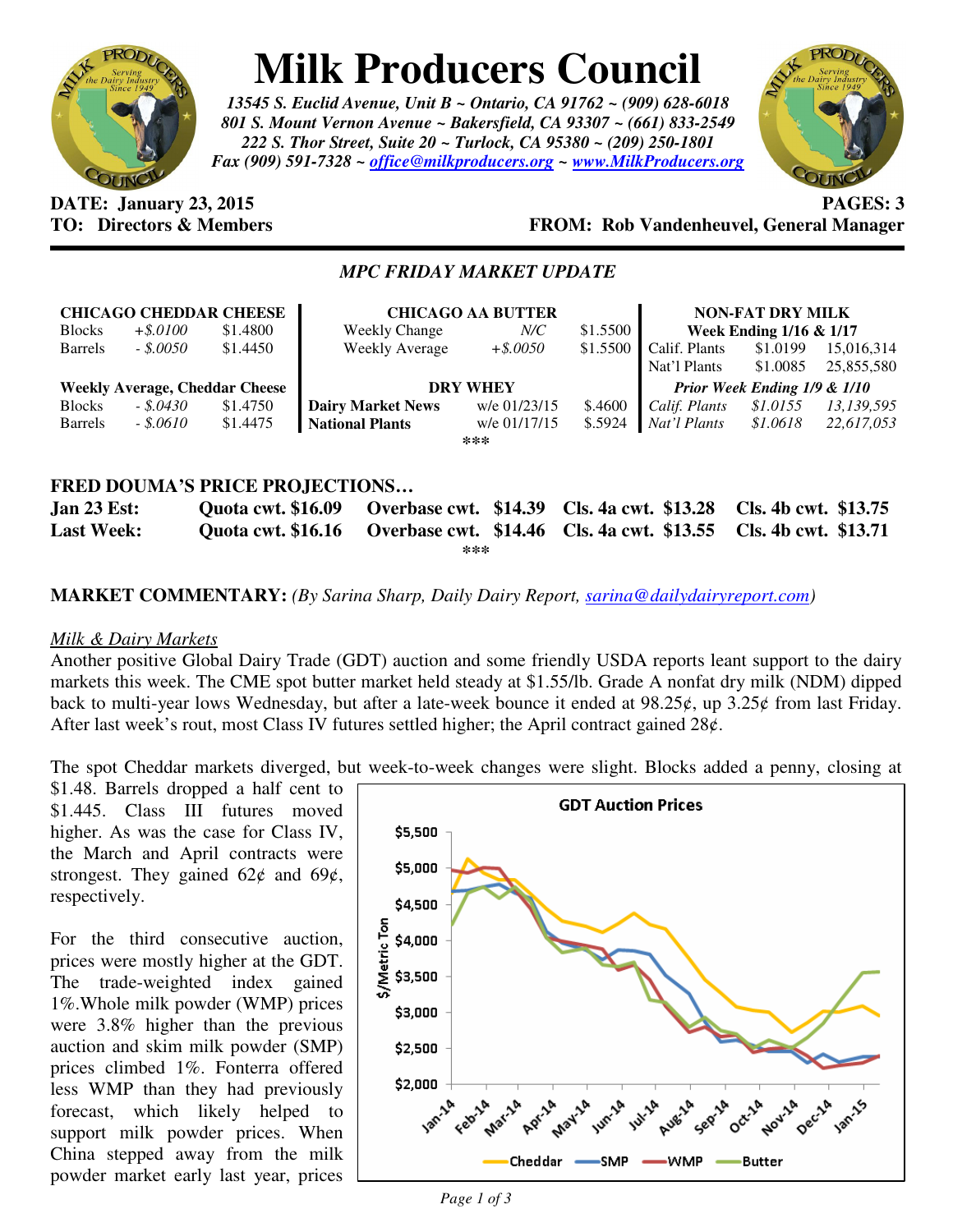plunged. But buyers that China had pushed aside returned to the fore, and New Zealand has actually increased its season-to-date (June to November) WMP exports by 7.5% from the 2013-14 season despite an almost 25% drop in shipments to China. New Zealand's WMP stocks continue to grow, but at a manageable pace.

Butter prices also moved higher at the GDT; they climbed 0.1% and now stand at \$1.58/lb. after adjusting to 80% butterfat. This is above the CME spot market butter price, and *Dairy Market News* reports that, with the U.S. butter market finally at a relative discount, export orders are cropping up. USDA reported December 31 butter stocks at 98.7 million pounds, down 2.2% from November and 12.3% lower than December 2013. Strong churn rates could bring butter stocks near year-ago levels by the end of the month.

Cheddar prices fell 4.3% at the GDT to \$1.34, well below the U.S. market. According to USDA's Cold Storage report, cheese stocks totaled 1.01 billion pounds at the end of the year. This was 0.3% greater than December 2013 but down 0.4% from November. The month-to-month decline was unexpected, as U.S. cheese exports probably lagged in December. The counter-seasonal drawdown implies strong domestic demand.

Dry weather in New Zealand and quota penalties in Europe have helped to slow the flow of milk overseas. Eurostat reports that EU-28 milk production in November was just 1.5% higher than November 2013, the



smallest year-over-year gain for 2014. Preliminary data suggests that output in a number of Western European countries has fallen below year-ago levels. Producers are stepping up cull rates and changing rations to avoid quota penalties. However, according to *Dairy Market News*, "[European] producers continue to manage their herds in a manner that will allow them to have strong milk production" when quota ends on April 1.



U.S. milk production in December totaled 17.3 billion pounds, up 3.1% from December 2013. The milking herd grew by 22,000 head – the largest monthly increase since 2008 – to 9.3 million. The dairy herd has not been this large since January 2009. Production per cow in the 23 largest dairy states averaged 1,886 pounds, the greatest December average since USDA introduced the 23-state data in 2003. Still, the market expected more, and the Milk Production report was construed as bullish.

With the herd at nearly six-year highs, 2015 promises to be a difficult year for

dairy producers. It is inviting comparisons to 2009, when global production overwhelmed demand, and U.S. dairy product exports plunged. But 2015 is unlikely to be as painful as 2009 for a number of reasons. As the *Daily Dairy Report* noted, "Feed costs are much lower than in 2009, so producers may find low milk prices more tolerable than they did six years ago. In other words, lower milk prices could help spur demand for dairy products without necessitating an onslaught of bankruptcies to restore a supply-demand balance."